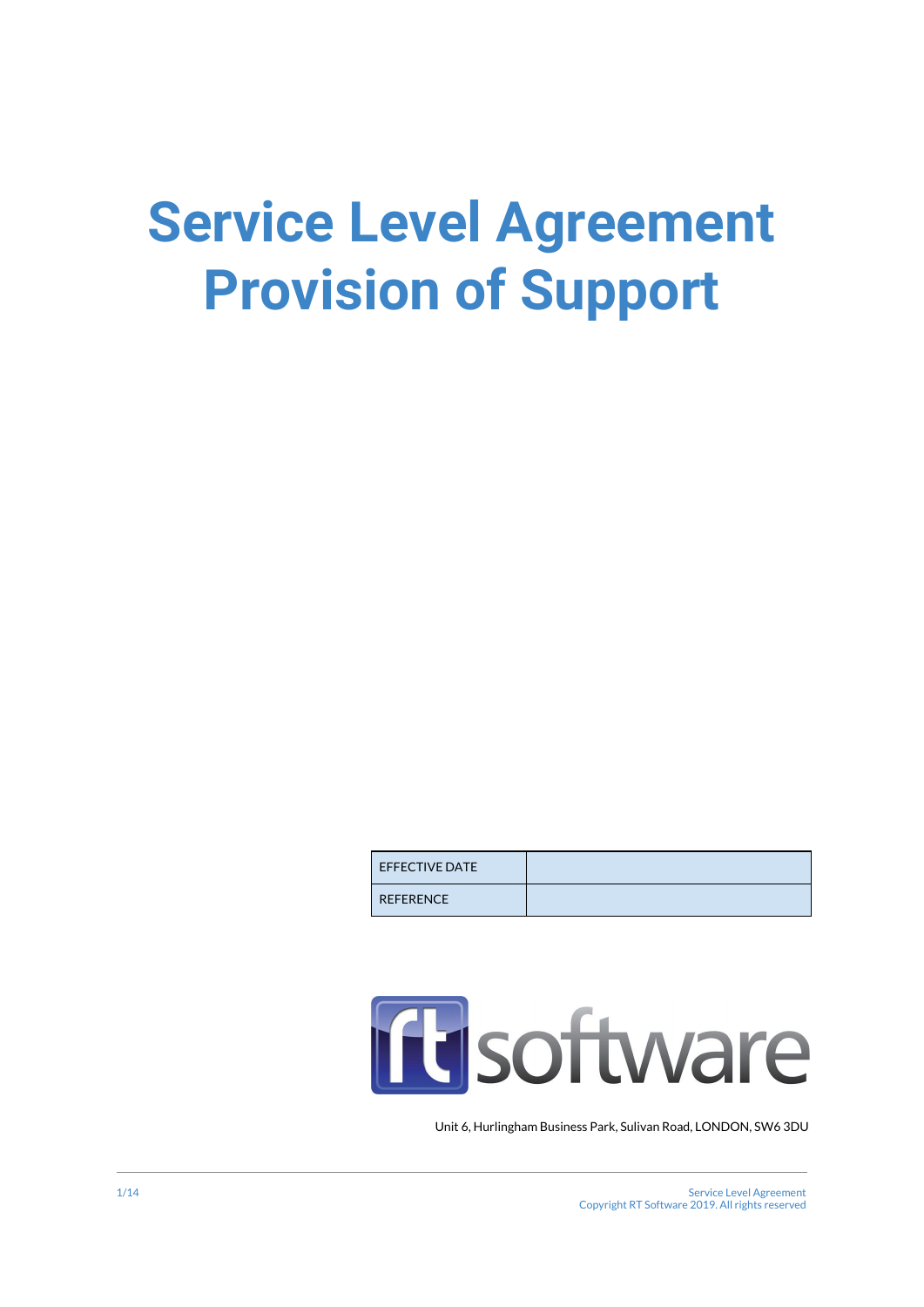# **Service Level Agreement(SLA)**

## **Between RT Software Limited**

### **And**

#### **\*\*\*\*\*\*\*\*\*\*\*\*\*\*\*\*\***

|  | Document Owner   RT Software Limited |
|--|--------------------------------------|
|--|--------------------------------------|

| <b>Version</b> | <b>Date</b> | <b>Description</b>      | <b>Author</b> |
|----------------|-------------|-------------------------|---------------|
| 1.0            |             | Service Level Agreement | Mark Bowman   |
|                |             |                         |               |
|                |             |                         |               |

#### **Approval**

By signing below, all Approvers agree to all terms and conditions outlined in this Agreement.

| <b>Approvers</b> | Role             | <b>Signed</b> | Date |
|------------------|------------------|---------------|------|
| RT Software Ltd  | Service Provider |               |      |
|                  | Customer         |               |      |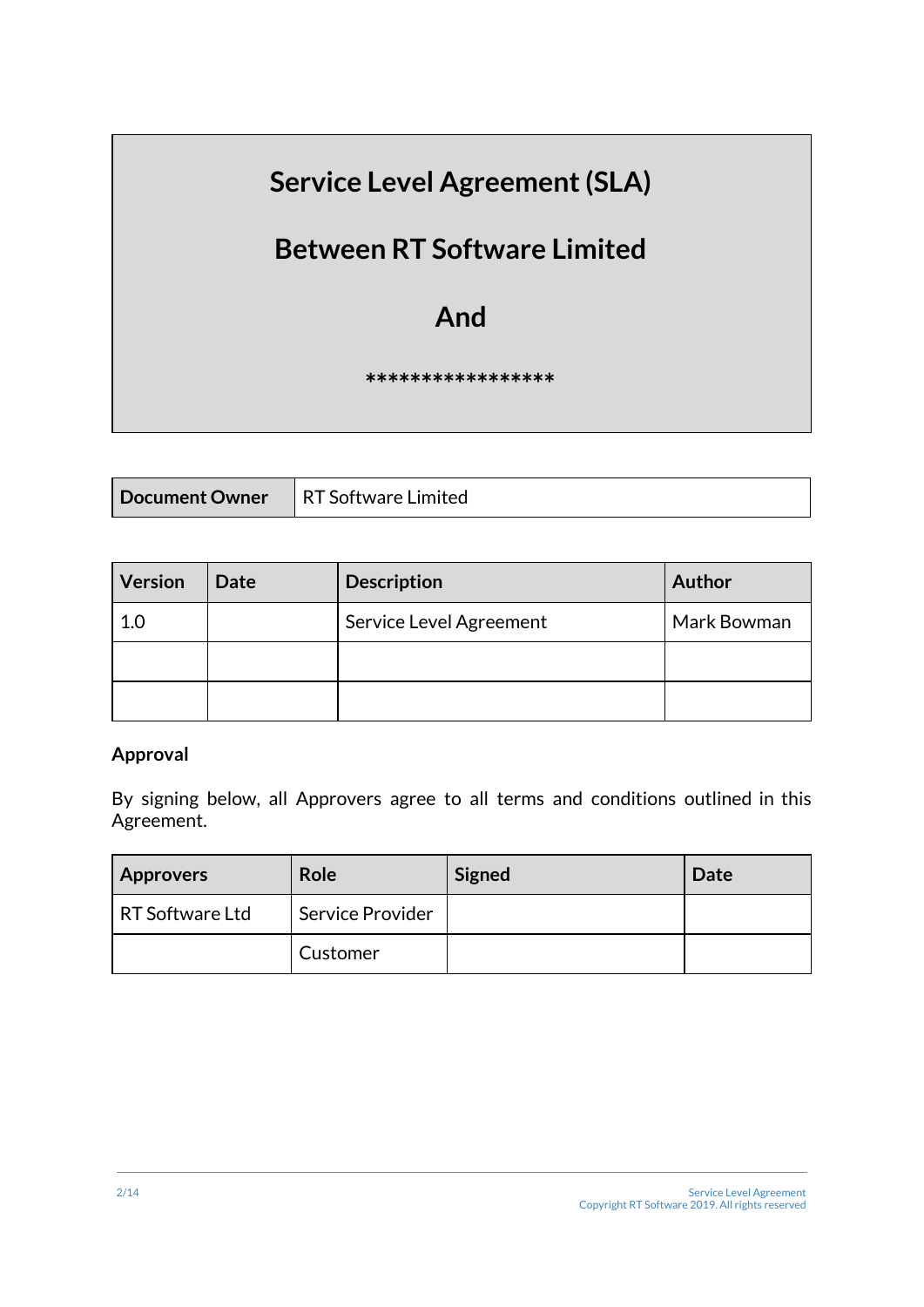#### **Table of Contents**

- 1. Agreement Overview
- 2. Goals and Objectives
- 3. Stakeholders
- 4. Periodic Review
- 5. Service Agreement
	- 5.02 Service Scope : Support Services
	- 5.03 Service Scope : Maintenance Services
	- 5.04 Customer Requirements
	- 5.05 Service Provider Requirements
	- 5.06 Service Assumptions

#### 6. Service Management

- 6.02 Service Availability
- 6.03 Service Unavailability
- 6.04 Service Requests

#### Annexes

- A. Service Request Procedures
- B. Service Levels and Meanings
- C. Software Support Agreement
- D. Software Covered by this Agreement.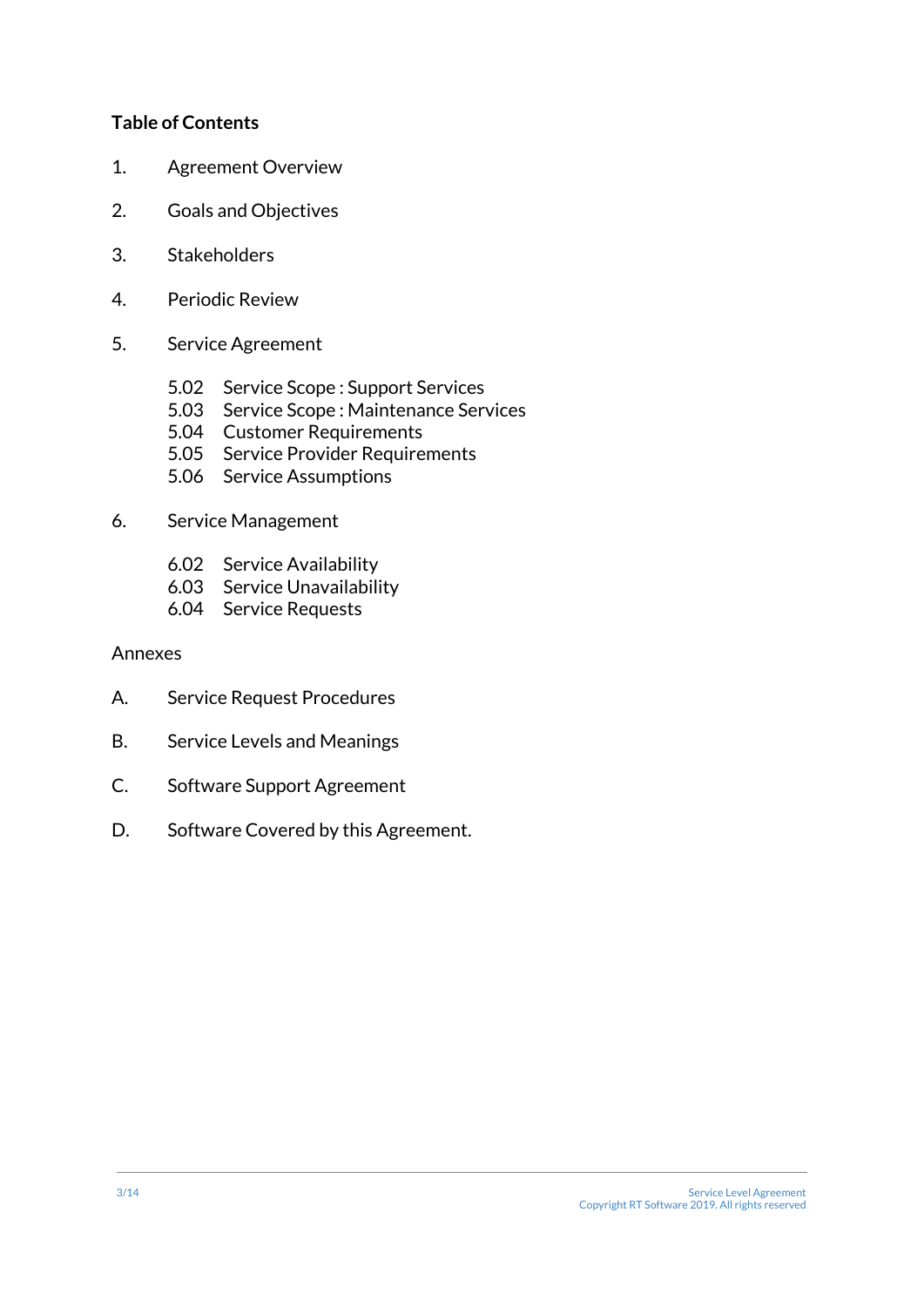#### **1. AGREEMENT OVERVIEW**

1.01 This agreement represents a Service Level Agreement between RT Software Limited and \*\*\*\*\*\*\*\*\*\*\*\*\*\*\*\*\*\* for the provision of Support and Maintenance Services required to support and sustain the software licensed on a 20 year perpetual licence, or Annual Right To Use Licence, by the Service Provider to the Customer, as identified in the quotation for the services dated \*\*\*\*\*\*\*\*\*\*\* ("Software"). Further details of the scope of support provided under this SLA and additional terms applicable to the provision of Support and Maintenance Services under this SLA are set out in Annex C (Software Support Agreement), which forms part of this Agreement, together with the quotation.

#### **2. GOALS AND OBJECTIVES**

2.01 The purpose of this agreement is to ensure that the proper elements and commitments are in place to provide consistent Support and Maintenance to the Customer by the Service Provider.

2.02 The goal of this agreement is to obtain mutual agreement for Service Support and Maintenance between the Service Provider and the Customer.

2.03 The objectives of this agreement are to:

a. Provide clear reference to service ownership, accountability, roles and/or responsibilities.

b. Present a clear, concise and measurable description of service provision to the Customer.

c. Match perceptions of expected service provision with actual service support and delivery.

#### **3. STAKEHOLDERS**

3.01 The following Service Provider and Customer will be used as the basis of the Agreement and represent the primary stakeholders associated with this SLA

| Service Provider | RT Software Limited ("Service Provider") |
|------------------|------------------------------------------|
| Customer         | *********************** ("Customer")     |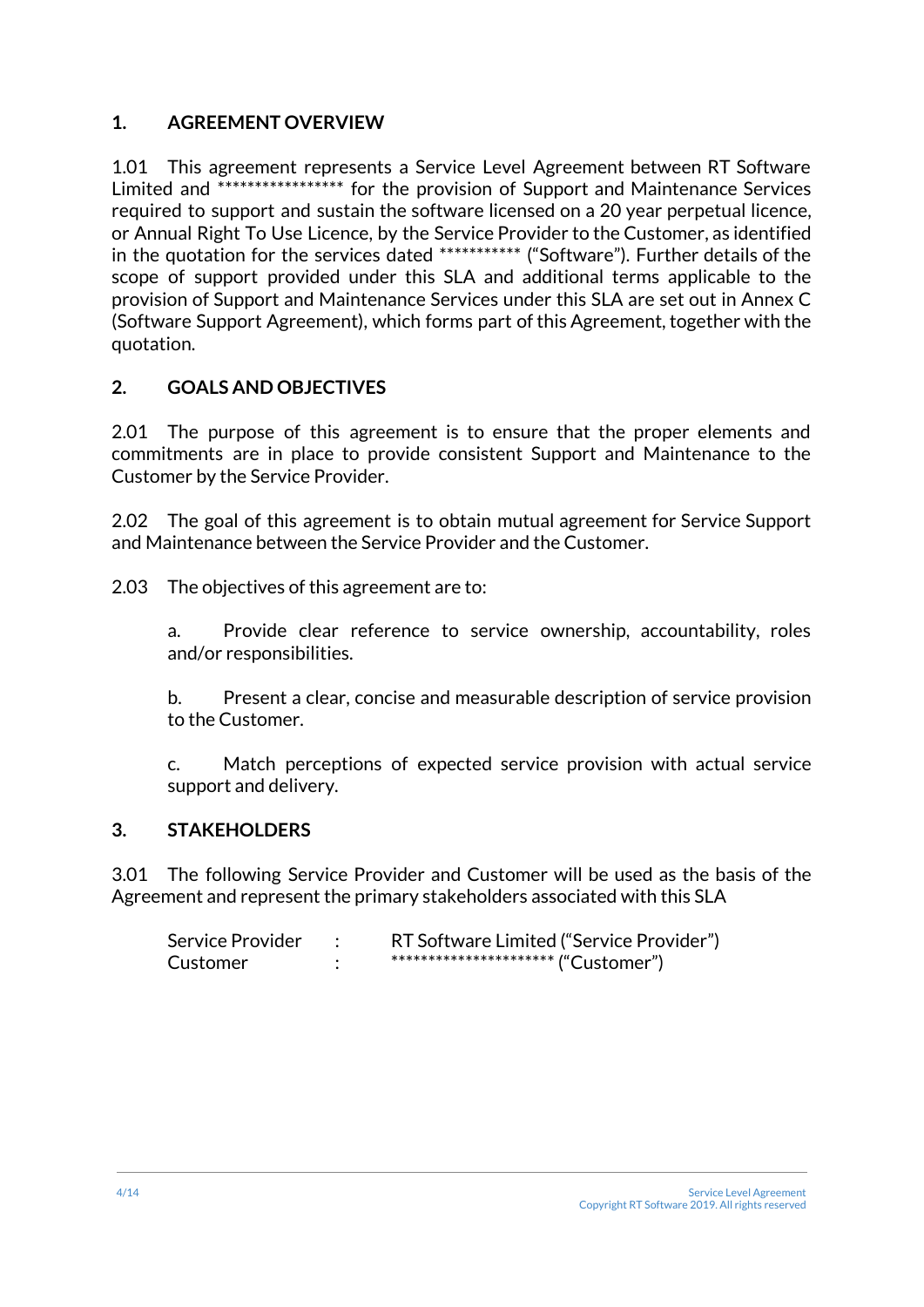#### **4. PERIODIC REVIEW**

4.01 This agreement is valid from the Effective Date outlined herein and is valid for as long as the parties have in place a valid agreement for the provision of support in accordance with the quotation and the remainder of this Agreement.

4.02 The contents of this document may only be amended by mutual agreement recorded in writing.

#### **5. SERVICE AGREEMENT**

5.01 The following detailed service parameters are the responsibility of the Service Provider in the ongoing support of this agreement.

Service Scope : Support Services

5.02 The following Support Services are covered by this agreement

- a. Manned telephone support
- b. Monitored e-mail support
- c. Remote assistance using remote desktop (Teamviewer)
- d. Onsite assistance, where applicable (extra costs apply, by agreement)

#### Service Scope : Maintenance Services

- 5.03 The following Maintenance Services are covered by this agreement
	- a. Bug fixes to the covered software

b. Enhancements to the covered Software, provided that the system hardware and operating system used by the Customer are compatible with that supported by the Service Provider.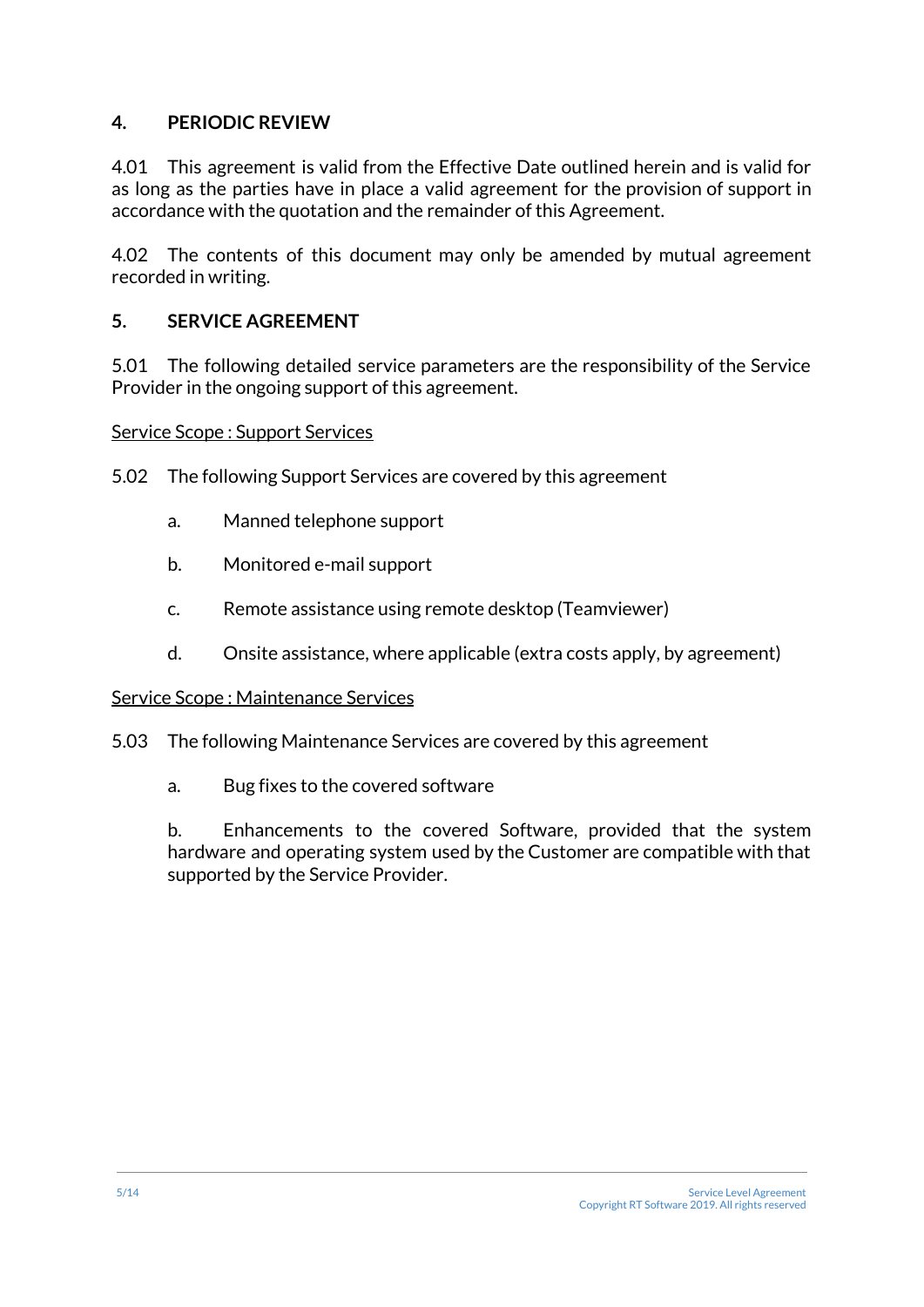#### Customer Requirements

5.04 Customer responsibilities and/or requirement in support of this agreement include

a. Payment for all support costs as agreed with the Service Provider in writing

b. Provide the Service Provider with a point of contact for all reviews and renewals and to keep those details up to date.

c. Provide relevant information pertaining to any issue to the Service Provider to allow remedy as laid out in Annex A.

d. Ensure reasonable availability of a suitably competent customer representative when resolving a service related issue or request.

e. Shall not amend, change, or delete the covered software in any way and shall take all reasonable precautions against potential corruption of the installed software.

f. Shall ensure that their Operating System is kept up to date.

g. Shall ensure that all precautions are taken to prevent the introduction of malware to their IT Systems.

h. Shall maintain a backup of the most up to date installation and configurations parameters including

- i. Custom Projects
- ii. Modifications to the Pundit Interface
- iii. Pundit Skins / Web Skins

#### Service Provider Requirements

5.05 The Service Provider responsibilities and/or requirements in support of this agreement include

a. Meeting response times associated with service related incidents

b. Informing the Customer for the Severity Level associated with their incident and informing the Customer where a Severity Level changes.

c. Providing the Customer with updates, at the Customer's request, on any outstanding issue.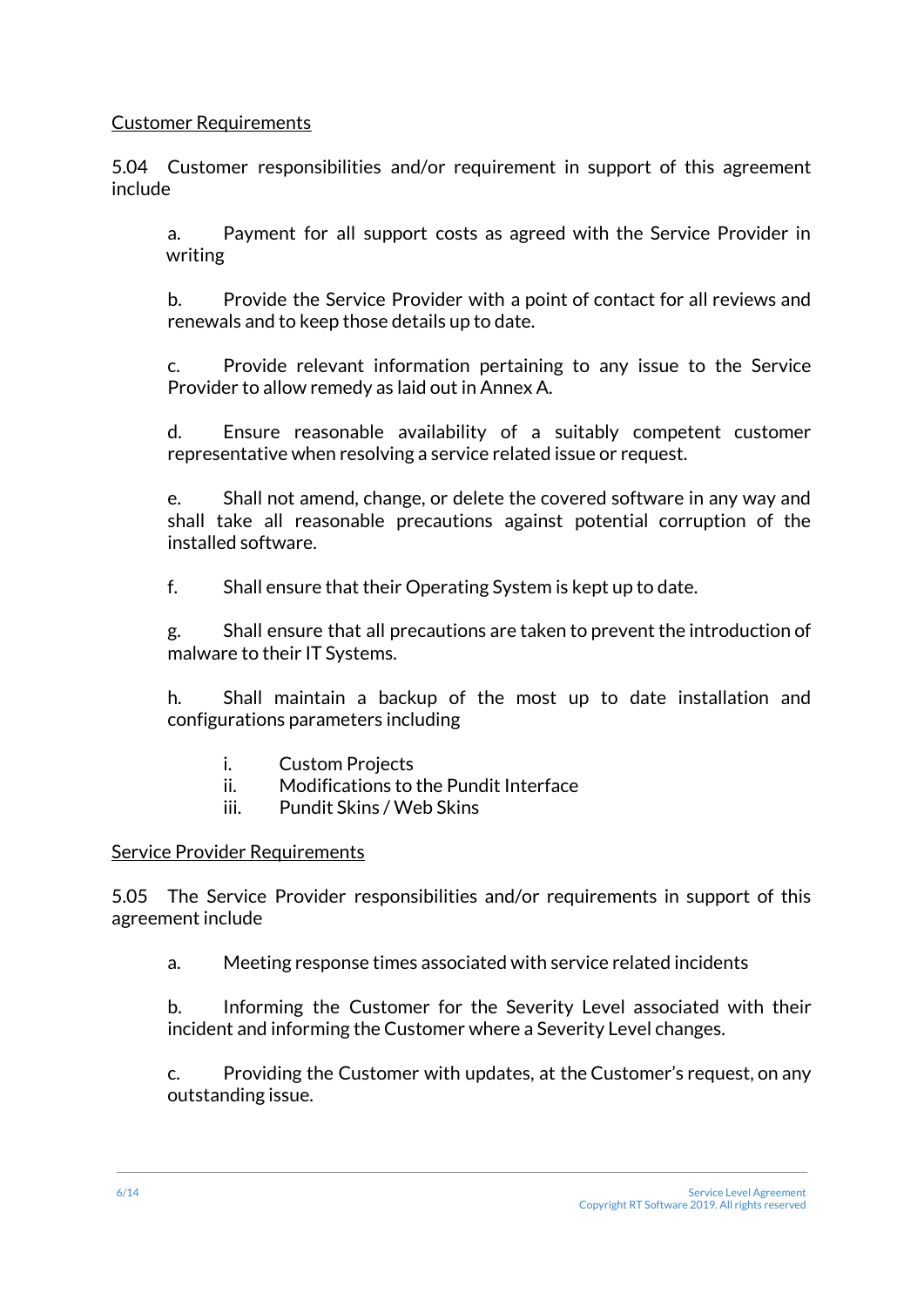#### Service Assumptions

5.06 Assumptions related to in-scope services and/or components include

a. Changes to services will be communicated and documented to all stakeholders.

#### **6. SERVICE MANAGEMENT**

6.01 Effective support of in-scope services is a result of maintaining consistent service levels. The following sections provide relevant details on service availability, monitoring of in-scope services and related components.

#### Service Availability

6.02 Coverage parameters specific to the service covered by this agreement are as follows

a. Telephone Support : 0900 - 1700 (UK Time), Monday to Friday but excluding Public and Bank Holidays in England and Wales.

b. E-Mail Support : 0900 - 1700 (UK Time), Monday to Friday but excluding Public and Bank Holidays in England and Wales.

c. Onsite assistance, where deemed appropriate and at a mutual time between the Provider and the Customer (extra costs may apply)

#### Service Unavailability

6.03 The Service Provider will not be deemed to have failed to deliver to this agreement due to circumstances outside of its control (e.g. loss of power to office premises, loss of communications facilities)

#### Service Requests

6.04 In support of services outlined in this agreement, the Service Provider will respond to service related incidents and/or requests submitted by the Customer within the following timeframes , dependent on the Severity Level as described in Annex B.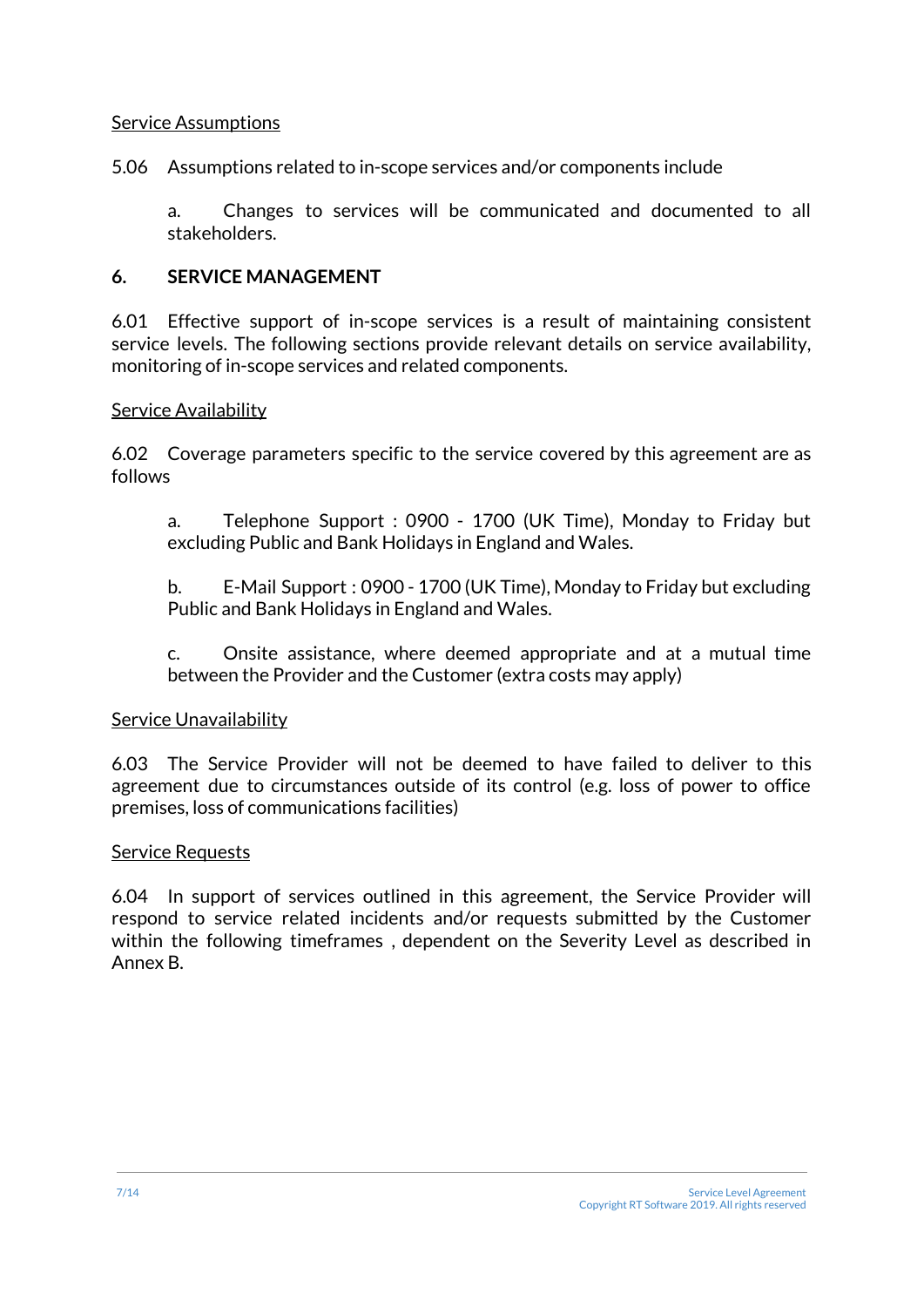#### **ANNEX A**

#### **SERVICE REQUEST PROCEDURES**

A.01 To make a service request the Customer must contact the Support Office on either 020 7384 9277 or by e-mail on [support@rtsw.co.uk](mailto:support@rtsw.co.uk)

A02. All RT Software staff have been instructed to refuse all Service Requests and have been directed to inform the Customer to make contact using the method in Paragraph A.1.

#### Information Required

A03. When contacting the Service Provider, the Customer is to provide the following information in relation to the service incident

- a. Product name and version
- b. Identification number of the dongle or Software Licence Key in use
- c. Hardware being used
- d. Operating system (type and version)
- e. Graphics Card Information (Make and Driver version)
- f. Video Card Information (Make and driver version)
- g. Provide details of any custom project being used.
- h. An accurate and full description of the fault as follows
	- i. What happened leading up to the issue
	- ii. What happened after the issue
	- iii. Does the problem occur every time or is it occasional
	- iv. Can the issue be reproduced
- i. Where possible a screenshot of any messages being displayed.

j. Where possible save the playout stack and error logs and email them to [support@rtsw.co.uk](mailto:support@rtsw.co.uk)

k. Provide Teamviewer access to the Hardware being used. The Customer is to confirm with the Supplier that their system has up to date Anti Virus Software running and that the PC being connected to is free of all Malware. The Supplier will not connect to any machine or open any e-mail attachment where this confirmation has not been given by the Customer and received by the Supplier.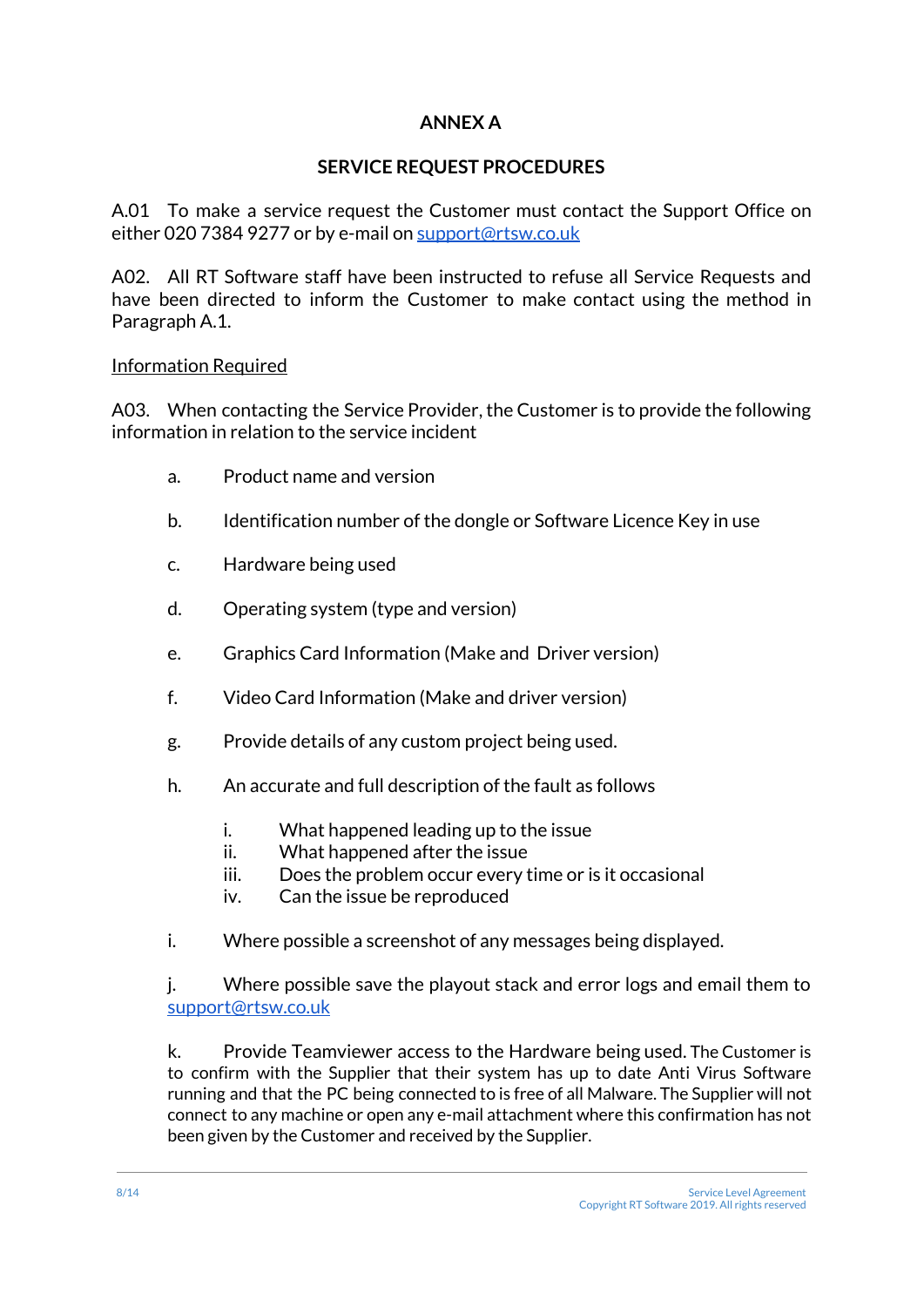#### **ANNEX B**

#### **SERVICE LEVELS AND MEANINGS**

| <b>Severity Level</b>        | One                                                                                                                                                                                                       |
|------------------------------|-----------------------------------------------------------------------------------------------------------------------------------------------------------------------------------------------------------|
| <b>Issue</b>                 | Issue produces an emergency situation in which<br>the covered software is inoperable or fails<br>catastrophically preventing the Customer from<br>using the covered software for its intended<br>purpose. |
| Response (Acknowledgement)   | Automated by return (email)                                                                                                                                                                               |
| <b>Response (Follow up)</b>  | 2 business hours, or next working day if contact is<br>outside of normal service hours                                                                                                                    |
| <b>Resolution (Solution)</b> | Work around or software fix                                                                                                                                                                               |
| <b>Resolution (Delivery)</b> | Use reasonable endeavours to achieve this within<br>24 hours                                                                                                                                              |

| <b>Severity Level</b>        | Two                                                                                                                                                                                                                                                                                                                                                                              |
|------------------------------|----------------------------------------------------------------------------------------------------------------------------------------------------------------------------------------------------------------------------------------------------------------------------------------------------------------------------------------------------------------------------------|
| <b>Issue</b>                 | Issue produces a detrimental situation in which<br>performance (throughout or response) of the<br>covered software degrades substantially under<br>reasonable lads to create a severe impact on use.<br>The covered software is usable, but materially one<br>or more of the mainline functions or commands<br>are inoperable; or the use is otherwise<br>significantly impacted |
| Response (Acknowledgement)   | Automated by return (email)                                                                                                                                                                                                                                                                                                                                                      |
| <b>Response (Follow up)</b>  | 4 business hours, or next working day if contact is<br>outside of normal service hours                                                                                                                                                                                                                                                                                           |
| <b>Resolution (Solution)</b> | Work around or software fix                                                                                                                                                                                                                                                                                                                                                      |
| <b>Resolution (Delivery)</b> | Use reasonable endeavours to achieve this within<br>48 hours                                                                                                                                                                                                                                                                                                                     |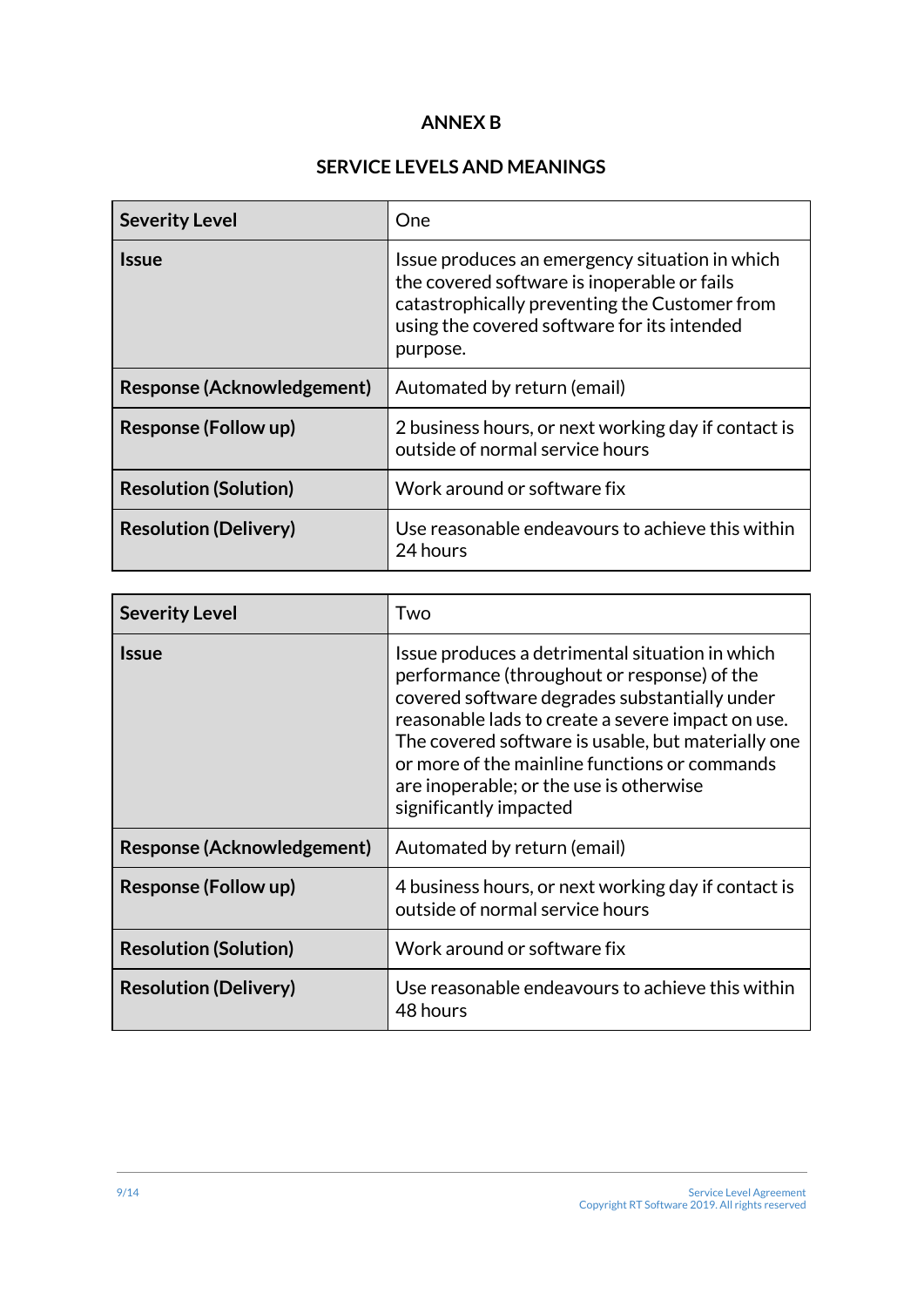| <b>Severity Level</b>             | Three                                                                                                                                                                                                                           |
|-----------------------------------|---------------------------------------------------------------------------------------------------------------------------------------------------------------------------------------------------------------------------------|
| <b>Issue</b>                      | Issue produces an inconvenient situation in which<br>the covered software is usable but does not<br>provide a function in the most convenient or<br>expeditious manner, and the use suffers little or<br>no significant impact. |
| <b>Response (Acknowledgement)</b> | Automated by return (email)                                                                                                                                                                                                     |
| <b>Response (Follow up)</b>       | 5 working days                                                                                                                                                                                                                  |
| <b>Resolution (Solution)</b>      | Next update                                                                                                                                                                                                                     |
| <b>Resolution (Delivery)</b>      | By agreement                                                                                                                                                                                                                    |

| <b>Severity Level</b>        | Four                                                                                                                                                                                                                        |
|------------------------------|-----------------------------------------------------------------------------------------------------------------------------------------------------------------------------------------------------------------------------|
| <b>Issue</b>                 | Issue produces a noticeable situation in which the<br>use is affected in some way which is reasonable<br>correctable by a documentation change or by a<br>future or regular maintenance release by the<br>Service Provider. |
| Response (Acknowledgement)   | Automated by return (email)                                                                                                                                                                                                 |
| <b>Response (Follow up)</b>  | 10 working days                                                                                                                                                                                                             |
| <b>Resolution (Solution)</b> | Future update                                                                                                                                                                                                               |
| <b>Resolution (Delivery)</b> | By agreement                                                                                                                                                                                                                |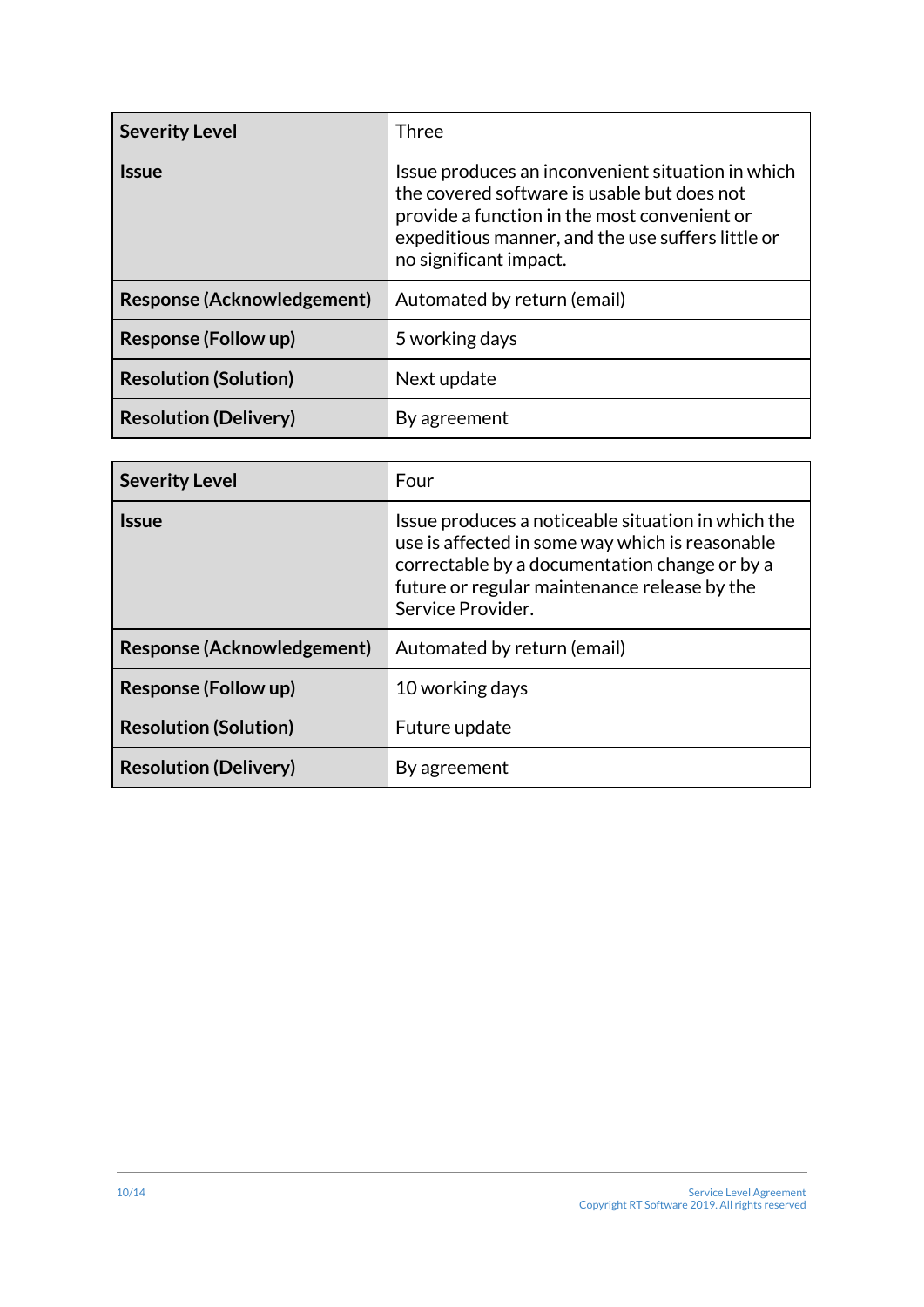#### **ANNEX C**

#### **SOFTWARE SUPPORT AGREEMENT**

#### **Overview**

C01. Customer can contact the Support Team at RT Software to discuss technical aspects of the Software, report issues in the Software and expect resolution through the Software updates (bug fixes), and receive new versions of the Software that may include bug fixes and product feature enhancements.

C02. RT Software reserves the right to make an additional charge for major new releases or custom development of the Software. Any additional charges must be agreed between the parties in writing in advance of the release being made available to the Customer or work being carried out.

C03. The SLA does not include for any provision for on site support or Customer visits.

#### What is Supported

C04. All current Software releases, plus 2 previous versions. This includes corrections to errors and product malfunctions in the Software, as well as usage and installation assistance.

#### What is not Supported

C05. RT Software has no obligation under this Agreement and Service Level Agreement to support the following

- Versions more than 2 releases old
- Software problems created by Customer negligence
- Software problems resulting from hardware malfunction
- Software used on a computer system not specified by RT Software

#### Backup of Software

C06. RT Software will keep on their servers, unless expressly requested not to, a copy of each and every version of Software that the client has had maintained.

#### System Advice

C07. RT Software will offer free telephone or email advice, on any matter that pertains to the use of the software within the customers organisation in relation to enhancements and integration with other systems at the customer's site.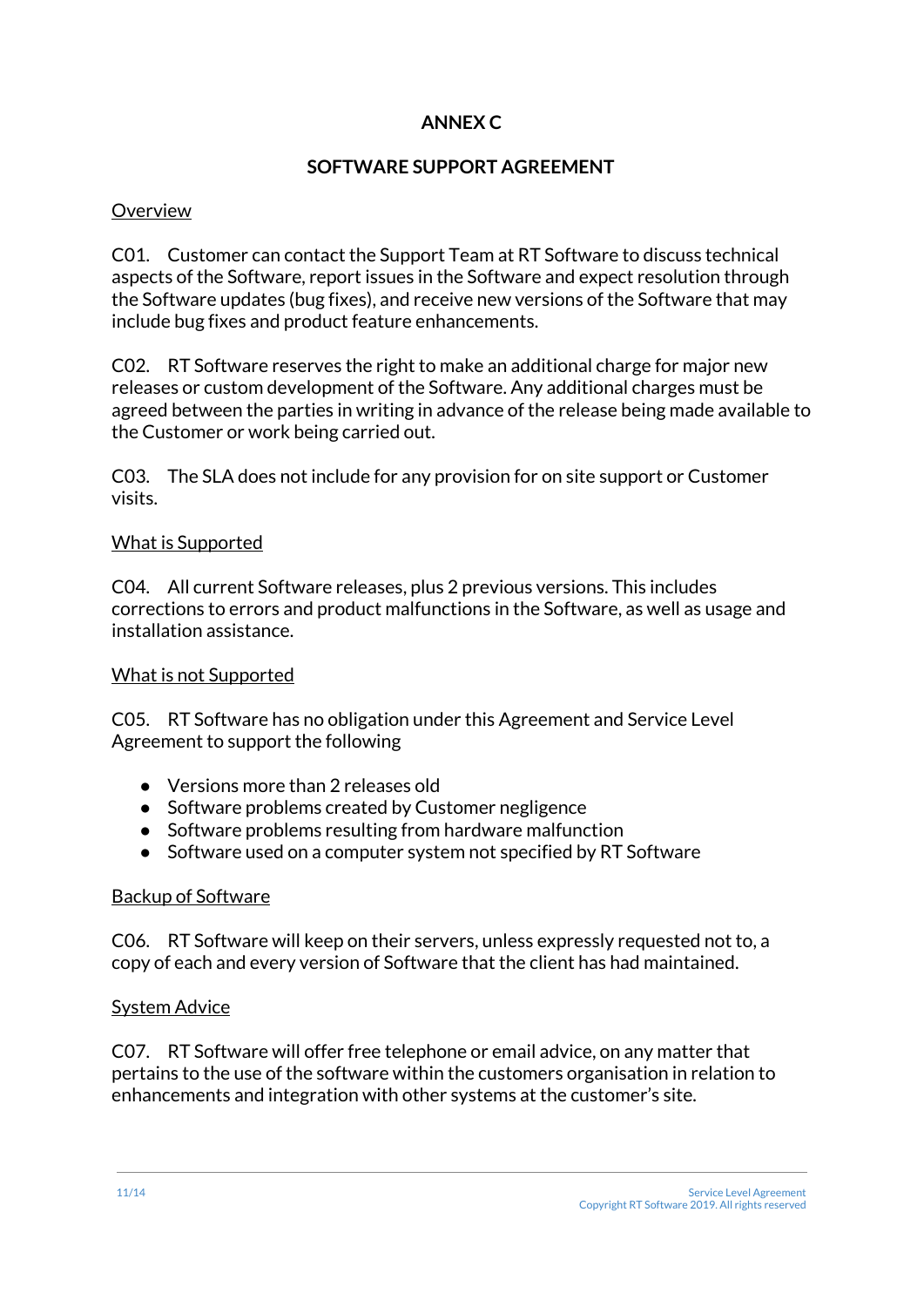#### Performance of Agreement

C08. RT Software will do everything within its powers to make sure that you are satisfied with the service you are receiving. Should you not be totally satisfied, you should contact your Account Manager to discuss the options available.

#### Payment

C09. Charges will be invoiced quarterly in advance. Payment terms are 30 days from date of invoice. Failure to settle the invoice in full will mean that that RT Software may terminate the Agreement or suspend the provision of Services until payment is made, provided that Customer is given notice of non-payment and at least 10 days to pay the outstanding invoice.

#### **Termination**

C10. Customer may terminate the Agreement on notice at any time if:

- RTSW suffers any insolvency event or ceases to do business; or
- RTSW is in material breach of the Agreement and (if such a breach is remediable) fails to remedy that breach within 14 days of receipt of notice in writing to do so. Material breach for this purpose includes repeated or persistent failure to deliver the services in accordance with the service levels described in this SLA.

C11. If Customer terminates the Agreement it shall be entitled to a pro rata refund of any prepaid fees relating to the period after termination.

#### Law and jurisdiction

C12. This Agreement, and any dispute or claim arising out of or in connection with it or its subject matter or formation (including non-contractual disputes or claims), will be governed by, and construed in accordance with the law of England and Wales. Each party irrevocably agrees that the courts of England and Wales will have exclusive jurisdiction to settle any dispute or claim arising out of or in connection with this Agreement or its subject matter or formation (including non-contractual disputes or claims).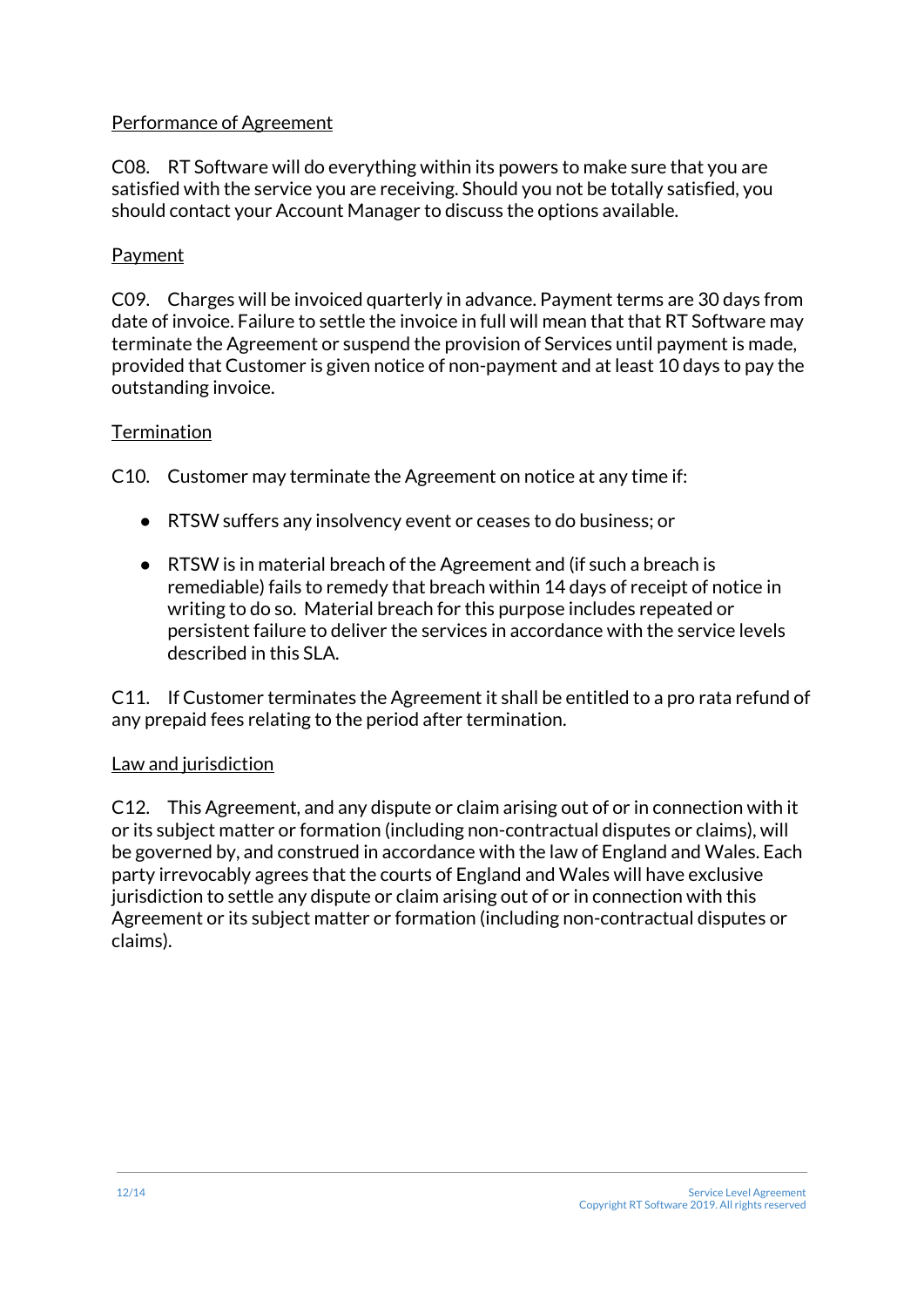#### Limitation of Liability

C13. Neither party excludes its liability for death or personal injury resulting from its negligence, fraud or fraudulent misrepresentation, breach of any obligations of confidentiality owed to the other party, breach of its obligations in respect of data protection and privacy, or any other losses which cannot be excluded or limited under applicable laws. Subject to the above, neither party shall be liable for any special, indirect or consequential damage or loss arising in connection with this Agreement; and each party's total aggregate liability arising under or in connection with this Agreement however arising shall be limited to £15,000.

C14. If any provision of this Agreement is held by a court of competent jurisdiction to be invalid, void or unenforceable, the remaining provisions shall nevertheless continue in full force without being impared or invalidated in any way. This Agreement and Service Level Agreement constitutes the entire support agreement between you and RT Software.

#### Other terms

C15. Renewal. Customer may opt to renew the term of the Agreement for a further period of 12 months by giving no less than 30 days notice to RT Software prior to expiry of the original term specified in the quotation, or any subsequent renewal term.

C16. Assignment. Customer may assign or novate this contract to a third party, including a third party support provider.

C17. Privacy. The parties agree and acknowledge that RTSW is not processing any personal data as a processor on behalf of Customer under or in connection with this Agreement (as those terms are defined in the General Data Protection Regulation, or GDPR). RTSW may process personal data of Customer's users as a controller as required in connection with this Agreement and shall do so in accordance with all applicable laws.

C18. Policies. RTSW will comply with Customer's policies and protocols regarding access to Customer's systems and premises as applicable and notified to RTSW from time to time.

C19. Notices. Any notice given to a party under or in connection with this Agreement will be in writing, addressed to that party at its registered office or such other address as that party may have specified to the other party in writing in accordance with this Agreement, and will be delivered personally, or sent by pre-paid first class post or other next working day delivery service, commercial courier, or email. A notice will be deemed to have been received: if delivered personally, when left at the address referred to above; if sent by pre-paid first class post or other next working day delivery service, at 9.00 am on the second Business Day after posting; if delivered by commercial courier, on the date and at the time that the courier's delivery receipt is signed; or, if sent by email, one Business Day after transmission.